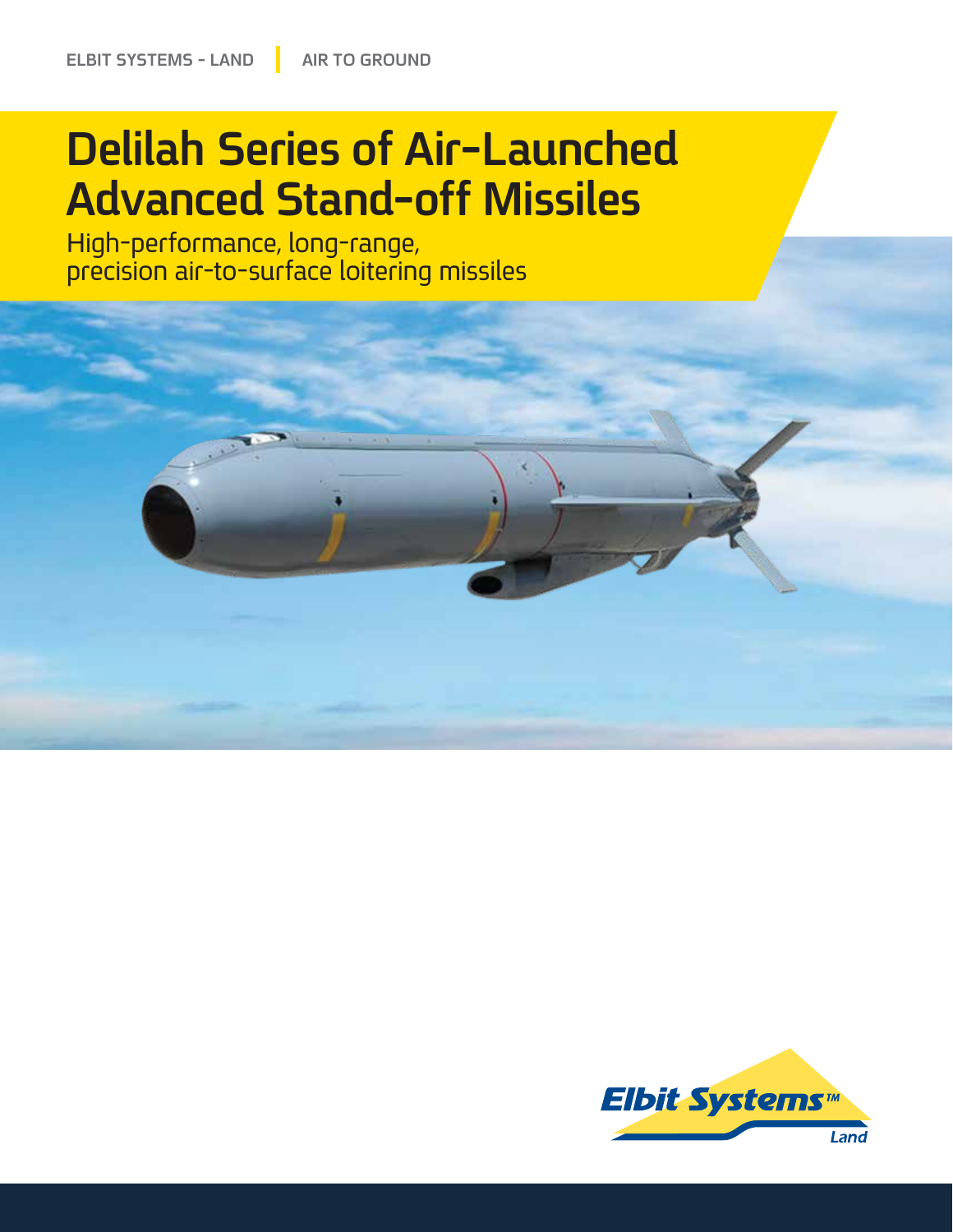## **Delilah Series of Air-Launched Advanced Stand-off Missiles**

High-performance, long-range, precision air-to-surface loitering missiles

The Delilah series of air-to-surface advanced loitering stand-off (S/O) missiles offers unique operational capabilities for long-range search, acquisition and precision attack of high-value moving, stationary or re-locatable targets.

#### **High maneuverability and versatility**

Delilah supports confident target acquisition and high lethality with minimal collateral damage. With multi-waypoints autonomous navigation and guidance, advanced avionics and a turbo-jet engine for long-range and adaptive flight profiles, the advanced attack missile features high maneuverability with cruise, loiter, attack and "go around" capabilities. Delilah HL is the helicopter-launched version of the combat-proven Delilah missile.

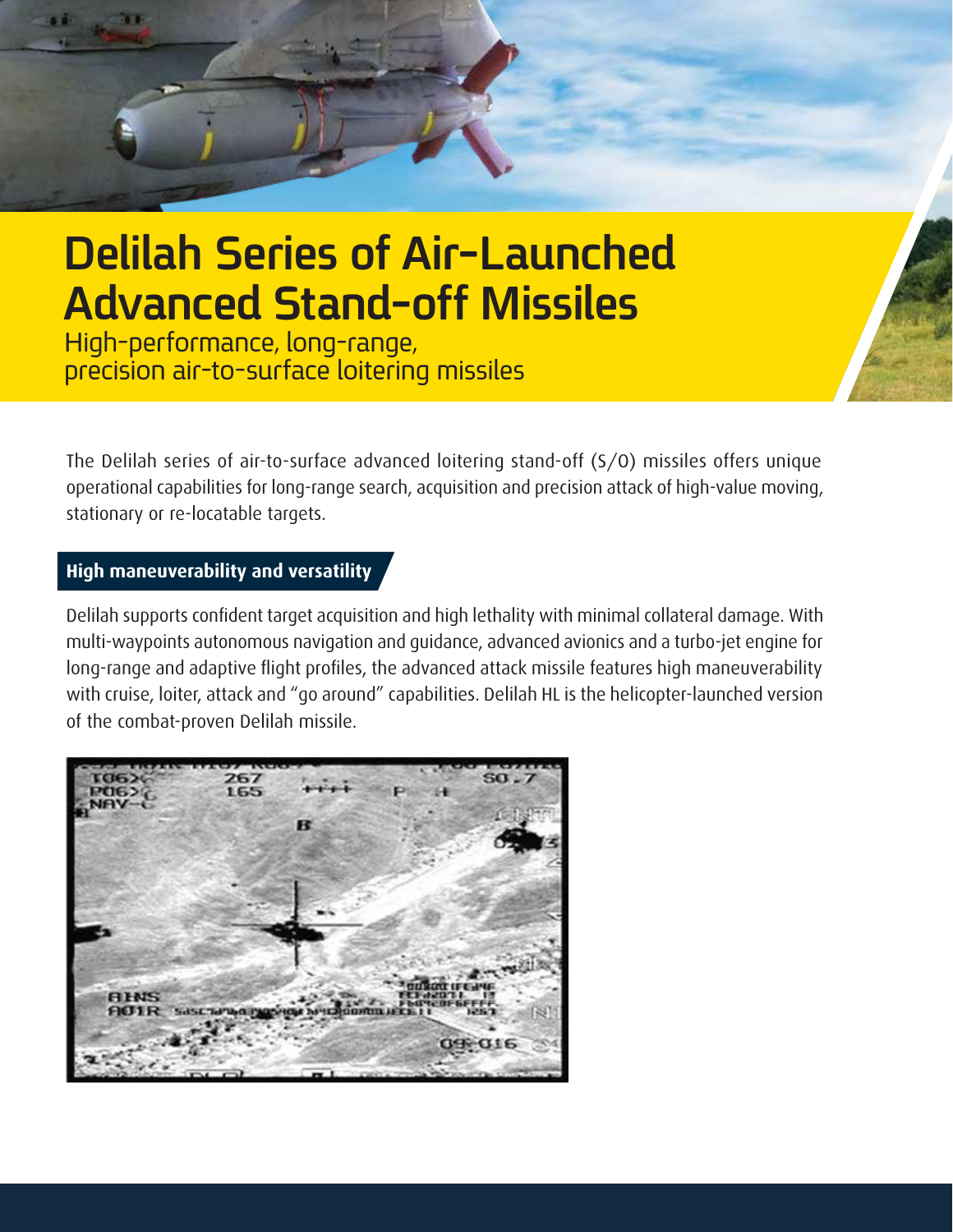

#### **Precision and lethality**

The Delilah missiles deliver pinpoint accuracy for precision deep strikes and surgical hits against moving, stationary or re-locatable targets. The missile features an advanced electro-optical (E/O) seeker for day/night and all weather target discrimination, a cruise speed of Mach 0.5 to 0.7 and a maximum range of 250 km.

#### **Flexible mission profile**

Delilah and Delilah HL offer a preprogrammed mission with post-launch updates, and Man-in-the-Loop override capability for target selection and final attack approval that enables real-time, in-flight target-of-opportunity designation for target acquisition and attack (re-attack), and battle damage assessment (BDA).

#### **Multi-platform launch versatility**

Delilah is a combat proven and operational missile for various fixed-wing aircraft, with helicopter, ground and ship-launched versions Delilah HL, Delilah GL and Delilah SL. The missiles are operable on land, in littoral waters and open sea.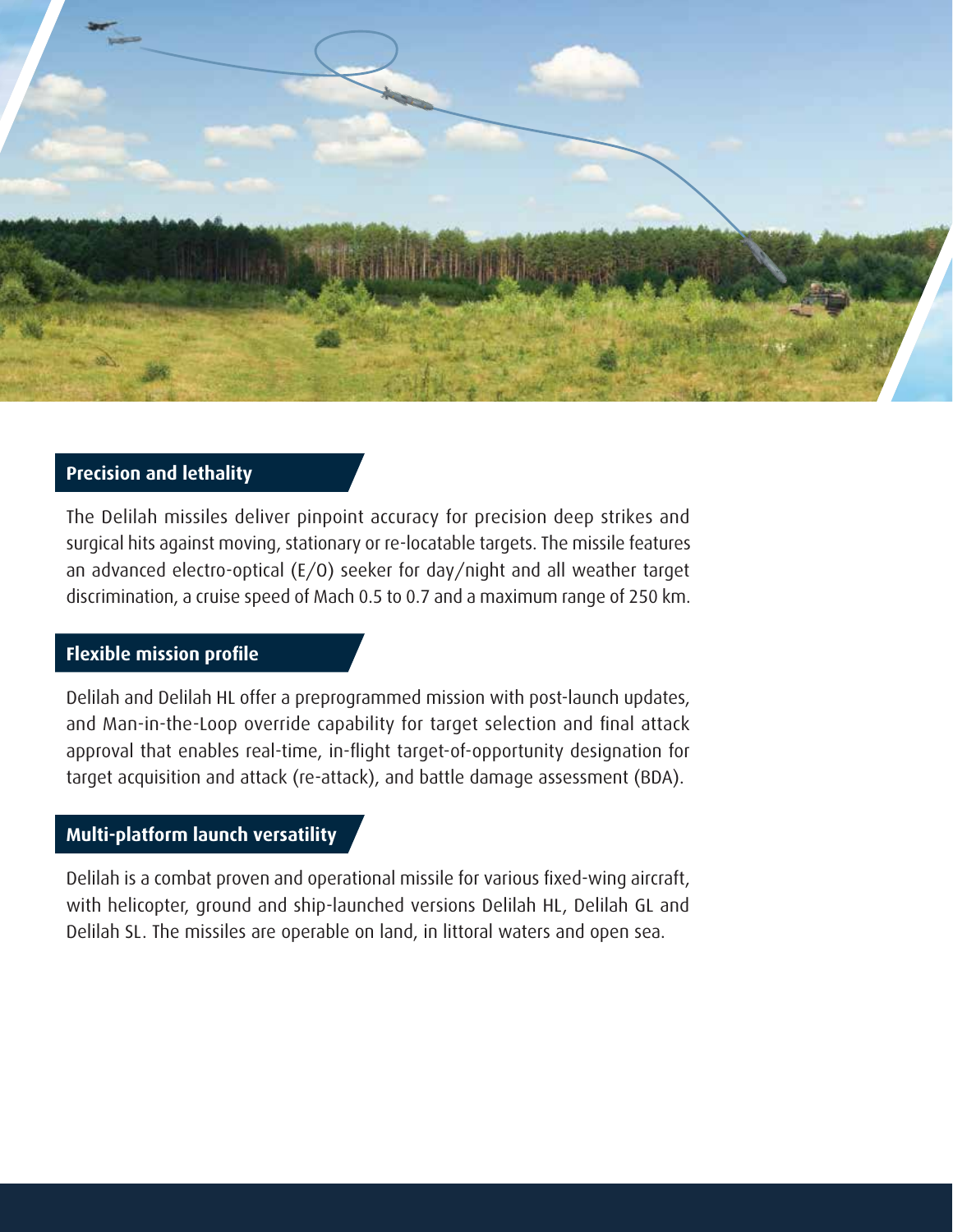

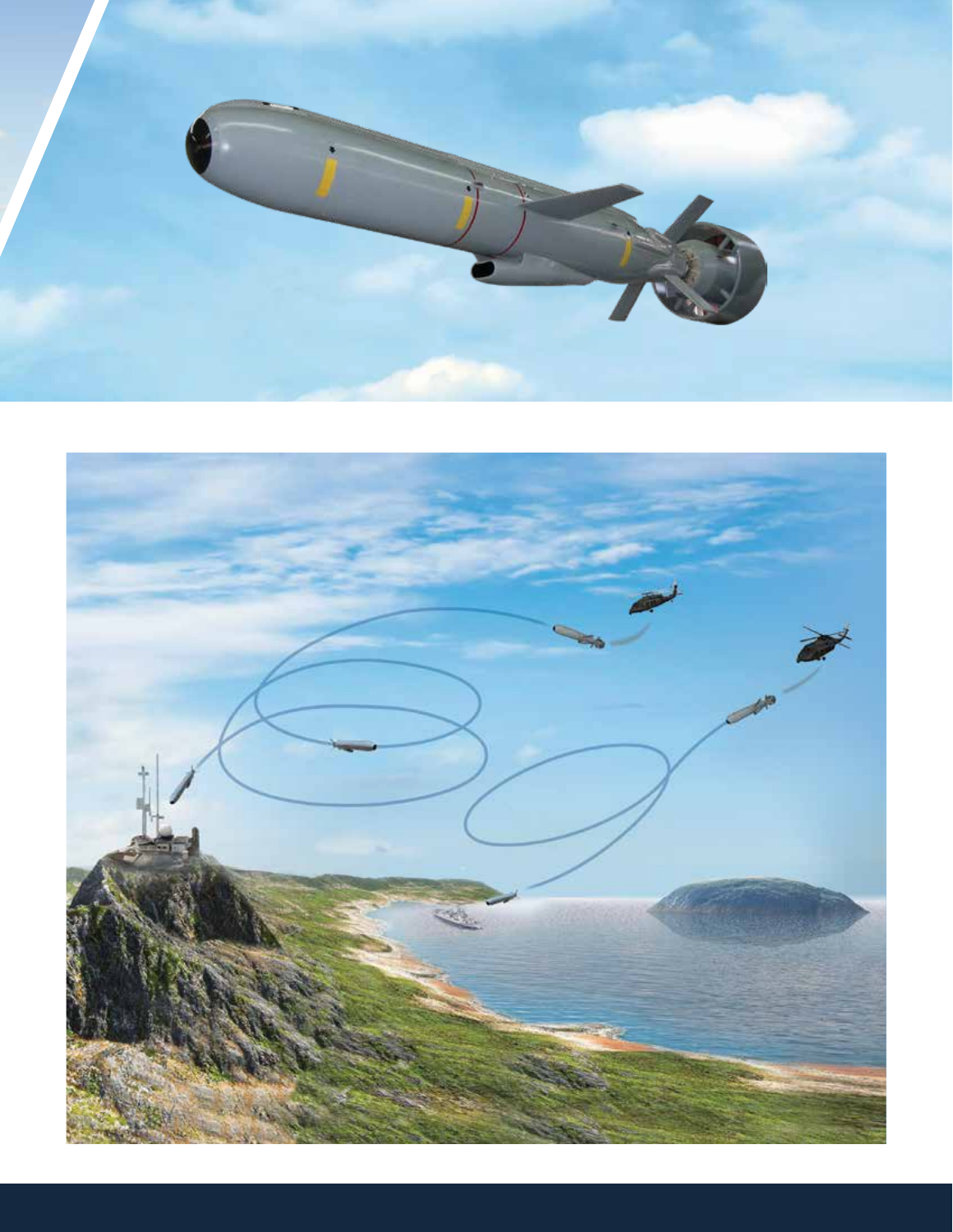# **Launch Versatility Multi Platform**